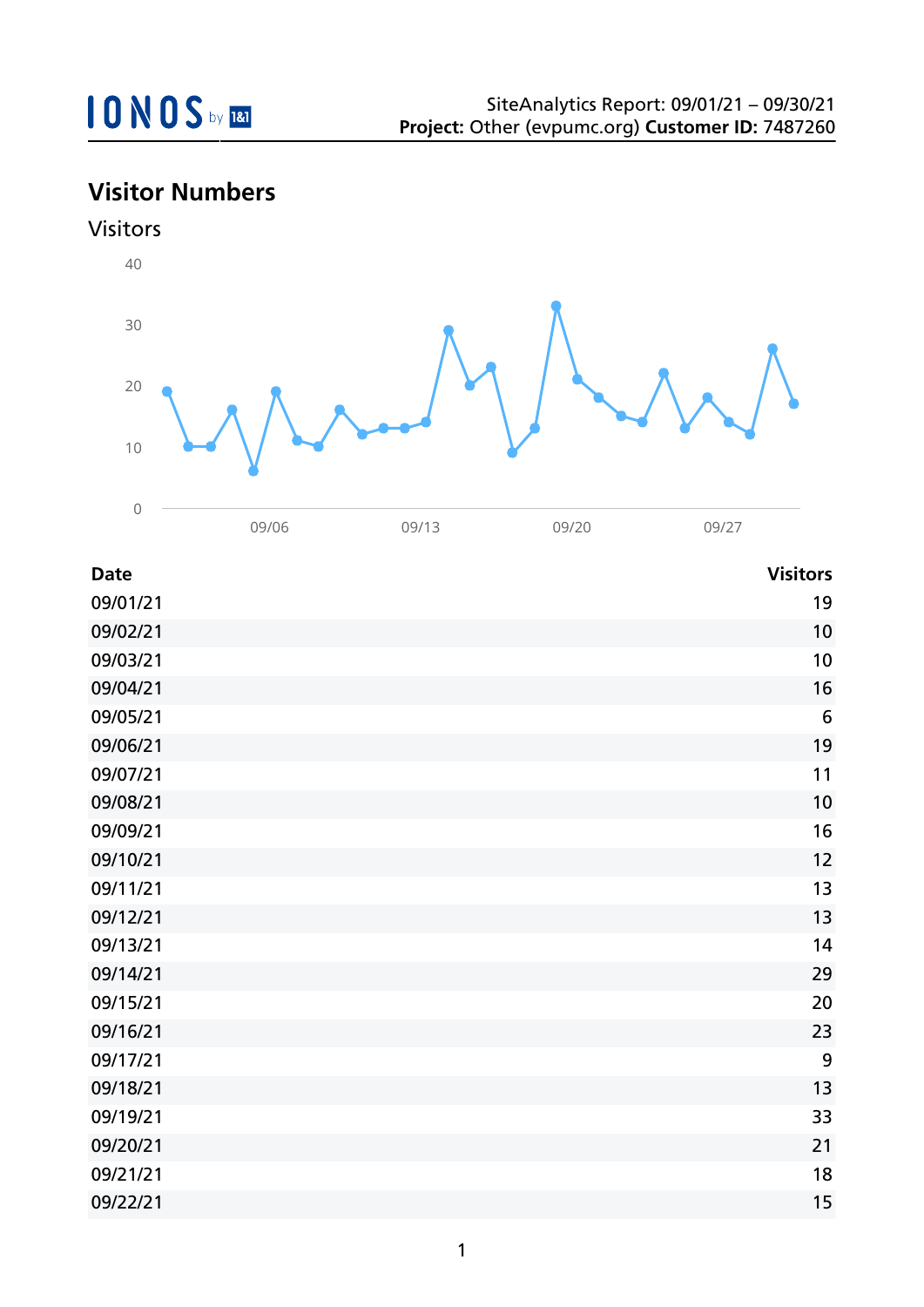## **10NOS** by REI

| <b>Date</b>  | <b>Visitors</b> |
|--------------|-----------------|
| 09/23/21     | 14              |
| 09/24/21     | 22              |
| 09/25/21     | 13              |
| 09/26/21     | 18              |
| 09/27/21     | 14              |
| 09/28/21     | 12              |
| 09/29/21     | 26              |
| 09/30/21     | 17              |
| <b>Total</b> | 486             |

### Sessions



| <b>Date</b> | <b>Sessions</b> |
|-------------|-----------------|
| 09/01/21    | 19              |
| 09/02/21    | 10              |
| 09/03/21    | 11              |
| 09/04/21    | 16              |
| 09/05/21    | 6               |
| 09/06/21    | 19              |
| 09/07/21    | 11              |
| 09/08/21    | 10              |
| 09/09/21    | 16              |
| 09/10/21    | 12              |
| 09/11/21    | 13              |
| 09/12/21    | 14              |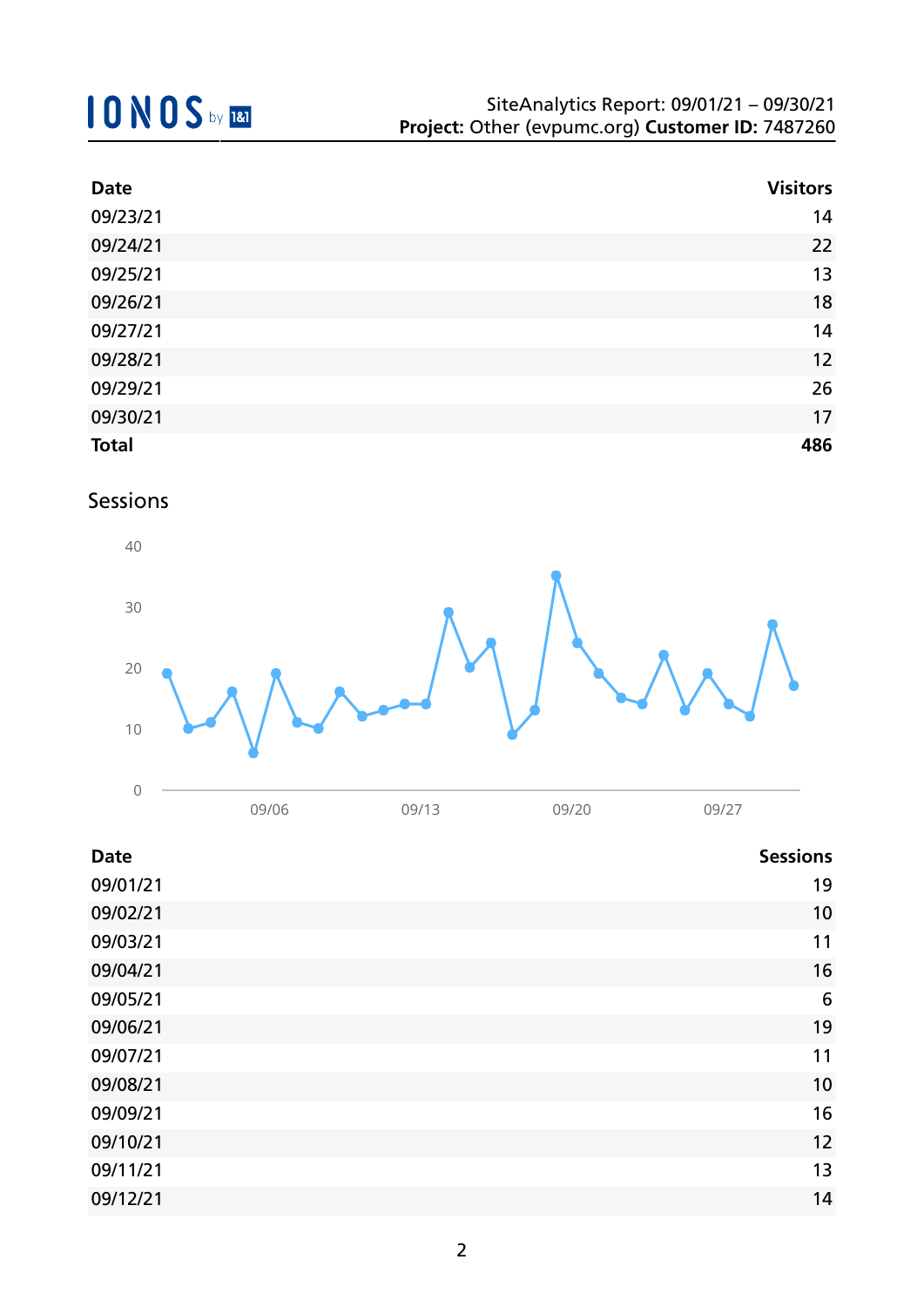| <b>Date</b>  | <b>Sessions</b> |
|--------------|-----------------|
| 09/13/21     | 14              |
| 09/14/21     | 29              |
| 09/15/21     | 20              |
| 09/16/21     | 24              |
| 09/17/21     | 9               |
| 09/18/21     | 13              |
| 09/19/21     | 35              |
| 09/20/21     | 24              |
| 09/21/21     | 19              |
| 09/22/21     | 15              |
| 09/23/21     | 14              |
| 09/24/21     | 22              |
| 09/25/21     | 13              |
| 09/26/21     | 19              |
| 09/27/21     | 14              |
| 09/28/21     | 12              |
| 09/29/21     | 27              |
| 09/30/21     | 17              |
| <b>Total</b> | 497             |

## Search Engine Robots



| <b>Search Engine Robots</b> | <b>Sessions</b> | Percentage |
|-----------------------------|-----------------|------------|
| ZoominfoBot                 | 778             | 28.50%     |
| SiteLockSpider              | 650             | 23.81%     |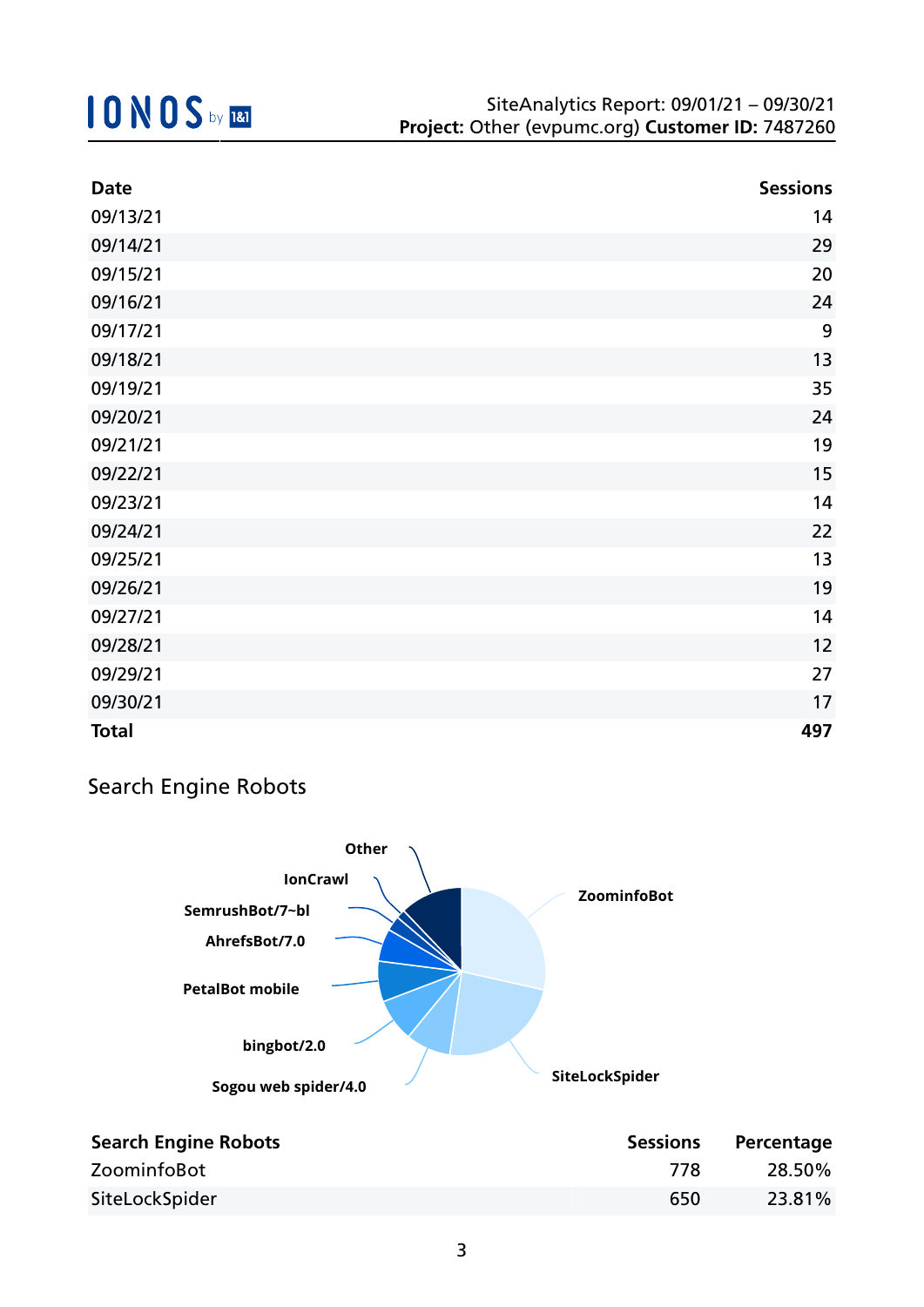| <b>Search Engine Robots</b> | <b>Sessions</b> | Percentage |
|-----------------------------|-----------------|------------|
| Sogou web spider/4.0        | 236             | 8.64%      |
| bingbot/2.0                 | 225             | 8.24%      |
| PetalBot mobile             | 214             | 7.84%      |
| AhrefsBot/7.0               | 171             | 6.26%      |
| SemrushBot/7~bl             | 78              | 2.86%      |
| <b>IonCrawl</b>             | 47              | 1.72%      |
| MJ12bot/v1.4.8              | 46              | 1.68%      |
| panscient.com               | 41              | 1.50%      |
| Googlebot-Mobile            | 35              | 1.28%      |
| Googlebot/2.1               | 30              | 1.10%      |
| Sidetrade indexer bot       | 27              | 0.99%      |
| Orbbot/1.1                  | 22              | 0.81%      |
| YandexBot/3.0               | 20              | 0.73%      |
| Applebot/0.1                | 19              | 0.70%      |
| intelx.io_bot               | 18              | 0.66%      |
| Dataprovider                | 12              | 0.44%      |
| <b>MixrankBot</b>           | 11              | 0.40%      |
| DuckDuckGo-Favicons-Bot/1.0 | 8               | 0.29%      |
| PetalBot                    | 8               | 0.29%      |
| WikiDo/1.1                  | 5               | 0.18%      |
| SeznamBot/3.2               | 3               | 0.11%      |
| fake Googlebot              | 3               | 0.11%      |
| ips-agent                   | 3               | 0.11%      |
| Baiduspider/2.0             | 2               | 0.07%      |
| <b>Headless Chrome</b>      | 2               | 0.07%      |
| MojeekBot/0.10              | $\overline{2}$  | 0.07%      |
| NetSystemsResearch          | $\overline{2}$  | 0.07%      |
| Yahoo! Slurp                | $\overline{2}$  | 0.07%      |
| BW/1.1                      | 1               | 0.04%      |
| Baiduspider/2.0 mobile      | 1               | 0.04%      |
| CATExplorador/1.0beta       | 1               | 0.04%      |
| DF Bot 1.0                  | 1               | 0.04%      |
| Nicecrawler/1.1             | 1               | 0.04%      |
| Pandalytics/1.0             | 1               | 0.04%      |
| SemrushBot-BA               | 1               | 0.04%      |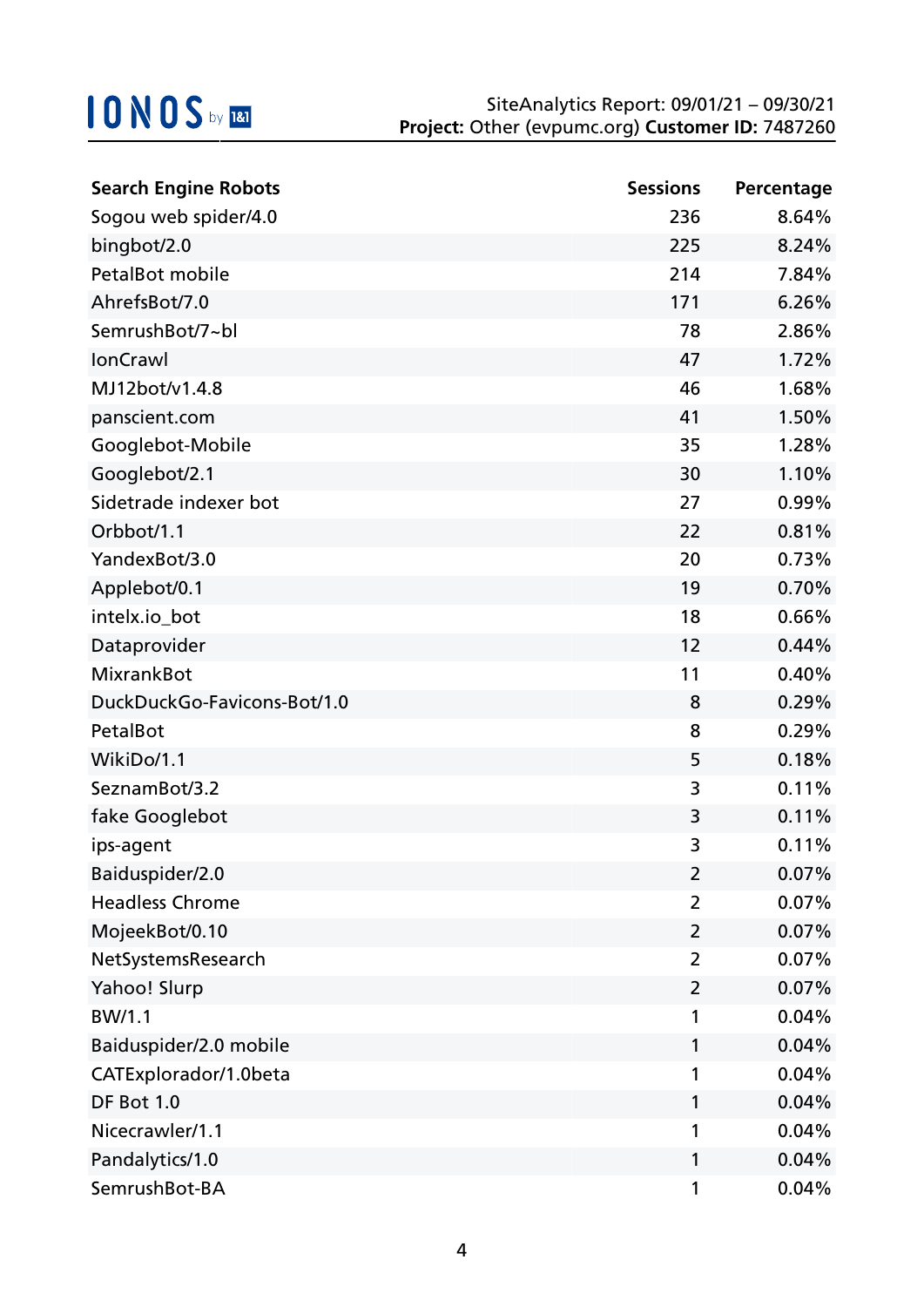| <b>Search Engine Robots</b> | <b>Sessions</b> | Percentage |
|-----------------------------|-----------------|------------|
| VelenPublicWebCrawler/1.0   |                 | $0.04\%$   |
| Wappalyzer                  |                 | $0.04\%$   |
| vuhuvBot/1.0                |                 | $0.04\%$   |
| <b>Total</b>                | 2,730           | 100.00%    |

## **Page Analysis**

## Most Frequently Visited Pages



| <b>Pages</b>       | <b>Sessions</b> | Percentage |
|--------------------|-----------------|------------|
| /Default.htm       | 548             | 70.80%     |
| /Elim.htm          | 36              | 4.65%      |
| NideoServices.htm  | 16              | 2.07%      |
| /info.htm          | 16              | 2.07%      |
| /Announce.htm      | 15              | 1.94%      |
| /Offerings.htm     | 14              | 1.81%      |
| /NewsLetterIdx.htm | 13              | 1.68%      |
| Nideo.htm          | 13              | 1.68%      |
| /Worship.htm       | 13              | 1.68%      |
| /Believe.htm       | 11              | 1.42%      |
| /Calendar.htm      | 11              | 1.42%      |
| /Sermons.htm       | 11              | 1.42%      |
| /St_Johns.htm      | 11              | 1.42%      |
| /M-Statement.htm   | 10              | 1.29%      |
| /web_links.htm     | 10              | 1.29%      |
| /Stats.htm         | 9               | 1.16%      |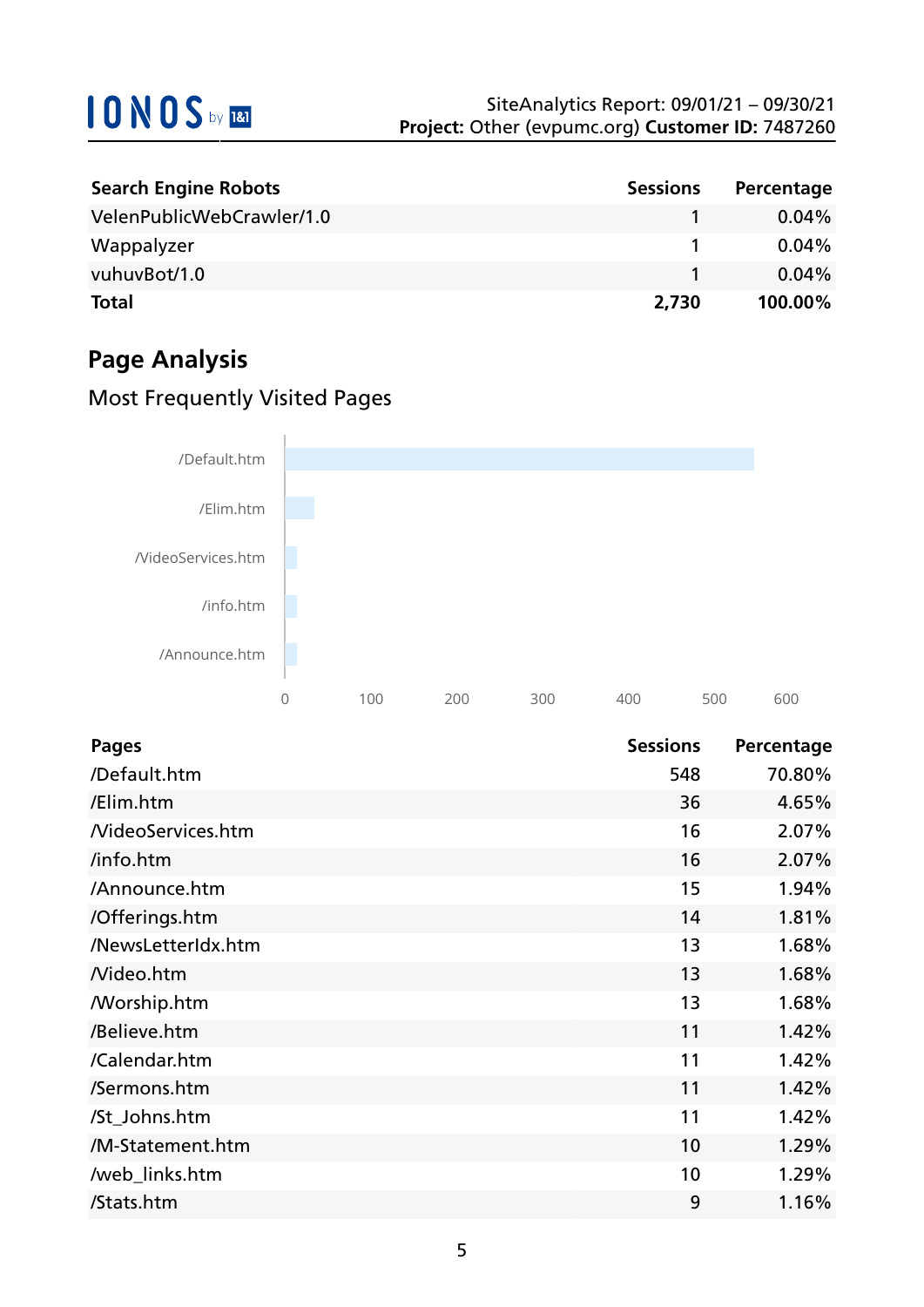| <b>Pages</b>             | <b>Sessions</b> | Percentage |
|--------------------------|-----------------|------------|
| /Elim-HISTORY.htm        | 3               | 0.39%      |
| /Bulletins.htm           | $\overline{2}$  | 0.26%      |
| /Elim M-Statement.htm    | $\overline{2}$  | 0.26%      |
| /StJohns_M-Statement.htm | 2               | 0.26%      |
| /St Johns-HISTORY.htm    | $\overline{2}$  | 0.26%      |
| /CalendarOld.htm         | 1               | 0.13%      |
| /missions.htm            | 1               | 0.13%      |
| /valley_views0813.htm    | 1               | 0.13%      |
| /valley_views0913.htm    | 1               | 0.13%      |
| /valley_views1013.htm    | 1               | 0.13%      |
| /valley_views1113.htm    | 1               | 0.13%      |
| <b>Total</b>             | 774             | 100.00%    |

### Keywords

No data is available for this report during the current time period.

## Referring Pages



| <b>Pages</b>                | <b>Sessions</b> |
|-----------------------------|-----------------|
| http://google.com/url       | 25              |
| https://google.com/         | 19              |
| https://google.com          | 13              |
| http://baidu.com/           | 11              |
| http://flalib.org           | 5               |
| http://l.facebook.com/l.php | 4               |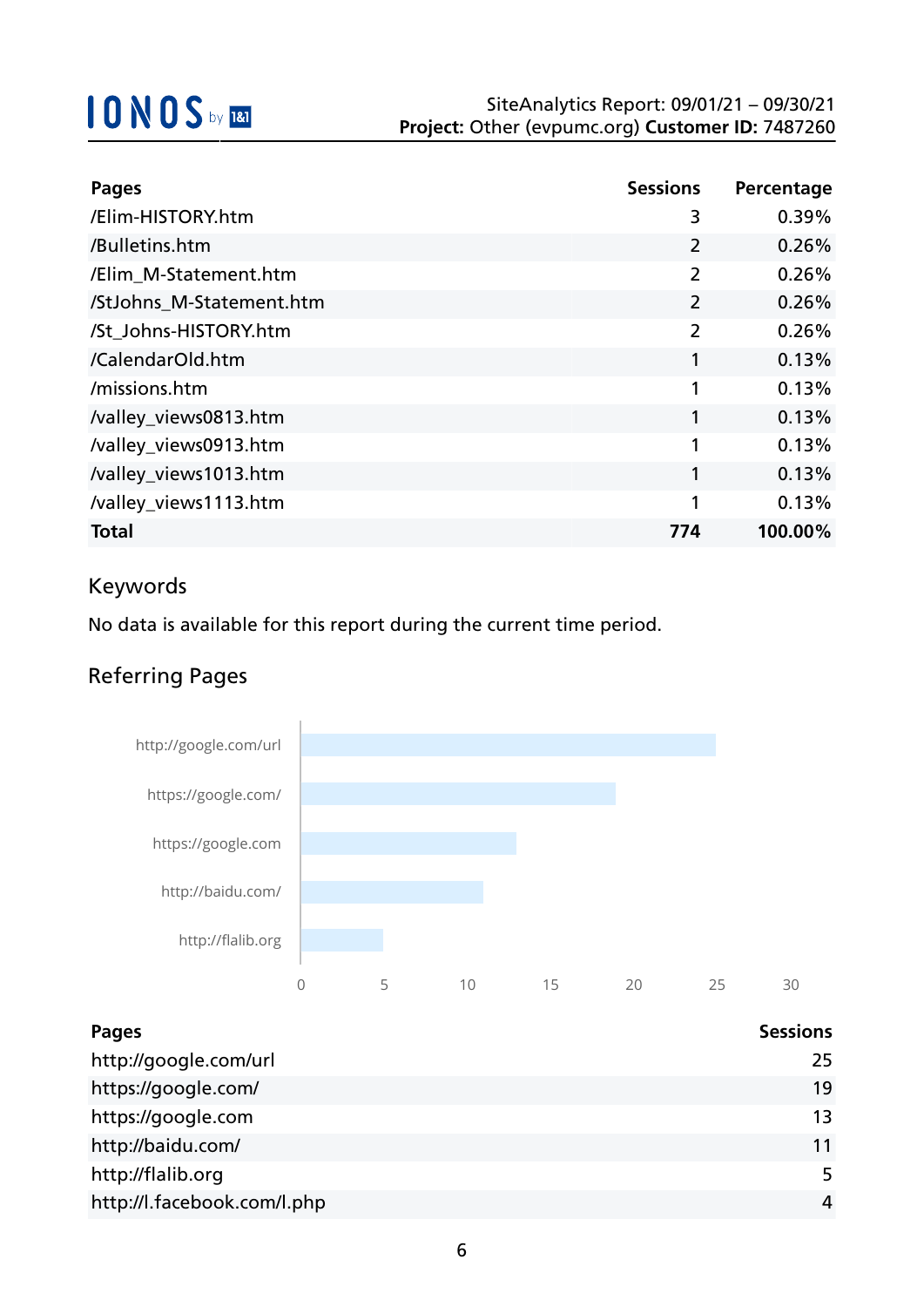| Pages                          | <b>Sessions</b> |
|--------------------------------|-----------------|
| http://sogou.com/web           |                 |
| https://duckduckgo.com/        | $\mathcal{P}$   |
| http://fbkwriter.com/about-me/ |                 |
| http://google.com/             |                 |
| https://bing.com/              |                 |

## **Browsers & Systems**

Browsers



| <b>Browsers</b>                  | <b>Sessions</b> | Percentage |
|----------------------------------|-----------------|------------|
| Chrome                           | 225             | 45.27%     |
| Firefox                          | 69              | 13.88%     |
| IE                               | 32              | 6.44%      |
| Safari mobile                    | 15              | 3.02%      |
| DingTalk Mobile App              | 14              | 2.82%      |
| Microsoft Edge                   | 9               | 1.81%      |
| Opera                            | 8               | 1.61%      |
| <b>Chrome Mobile</b>             | 6               | 1.21%      |
| Chromium                         | 5               | 1.01%      |
| Safari                           | 5               | 1.01%      |
| <b>Screaming Frog SEO Spider</b> | 5               | 1.01%      |
| Android browser                  | $\overline{4}$  | 0.80%      |
| <b>Android WebView</b>           | 3               | 0.60%      |
| Python-requests                  | 3               | 0.60%      |
| <b>GRequests</b>                 | $\overline{2}$  | 0.40%      |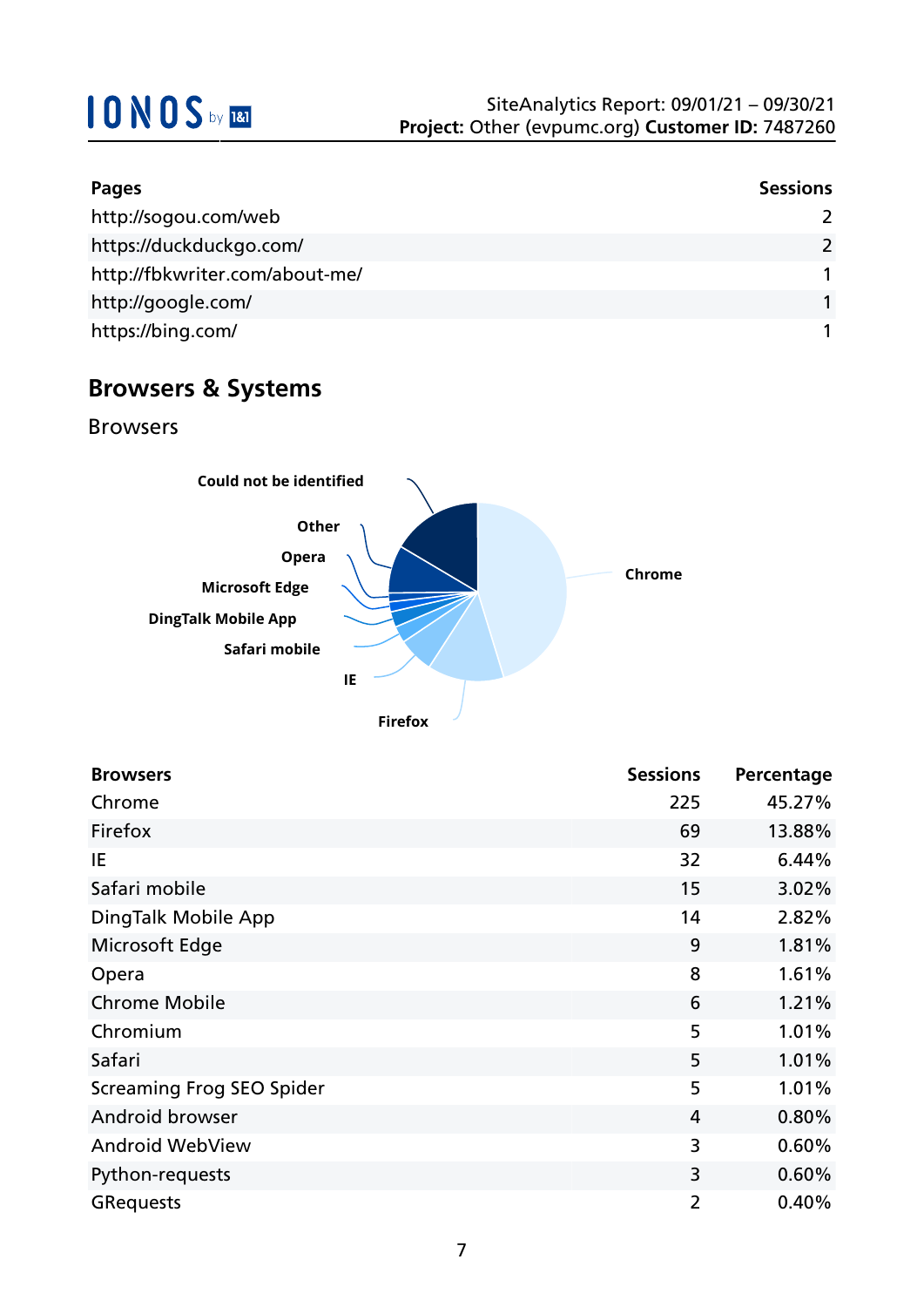| <b>Browsers</b>               | <b>Sessions</b> | Percentage |
|-------------------------------|-----------------|------------|
| <b>Mobile Samsung Browser</b> | $\overline{2}$  | 0.40%      |
| <b>CURL</b>                   | $\overline{2}$  | 0.40%      |
| 360 browser                   |                 | 0.20%      |
| Android HttpURLConnection     | 1               | 0.20%      |
| Facebook App                  |                 | 0.20%      |
| Go http package               | 1               | 0.20%      |
| Konqueror                     | 1               | 0.20%      |
| Yandex.Browser                | 1               | 0.20%      |
| Could not be identified       | 82              | 16.50%     |
| <b>Total</b>                  | 497             | 100.00%    |

## Operating Systems



| <b>Operating Systems</b> | <b>Sessions</b> | Percentage |
|--------------------------|-----------------|------------|
| <b>Windows</b>           | 200             | 40.24%     |
| Linux                    | 78              | 15.69%     |
| macOS                    | 55              | 11.07%     |
| Android                  | 28              | 5.63%      |
| OS X                     | 23              | 4.63%      |
| iOS                      | 18              | 3.62%      |
| Could not be identified  | 95              | 19.11%     |
| <b>Total</b>             | 497             | 100.00%    |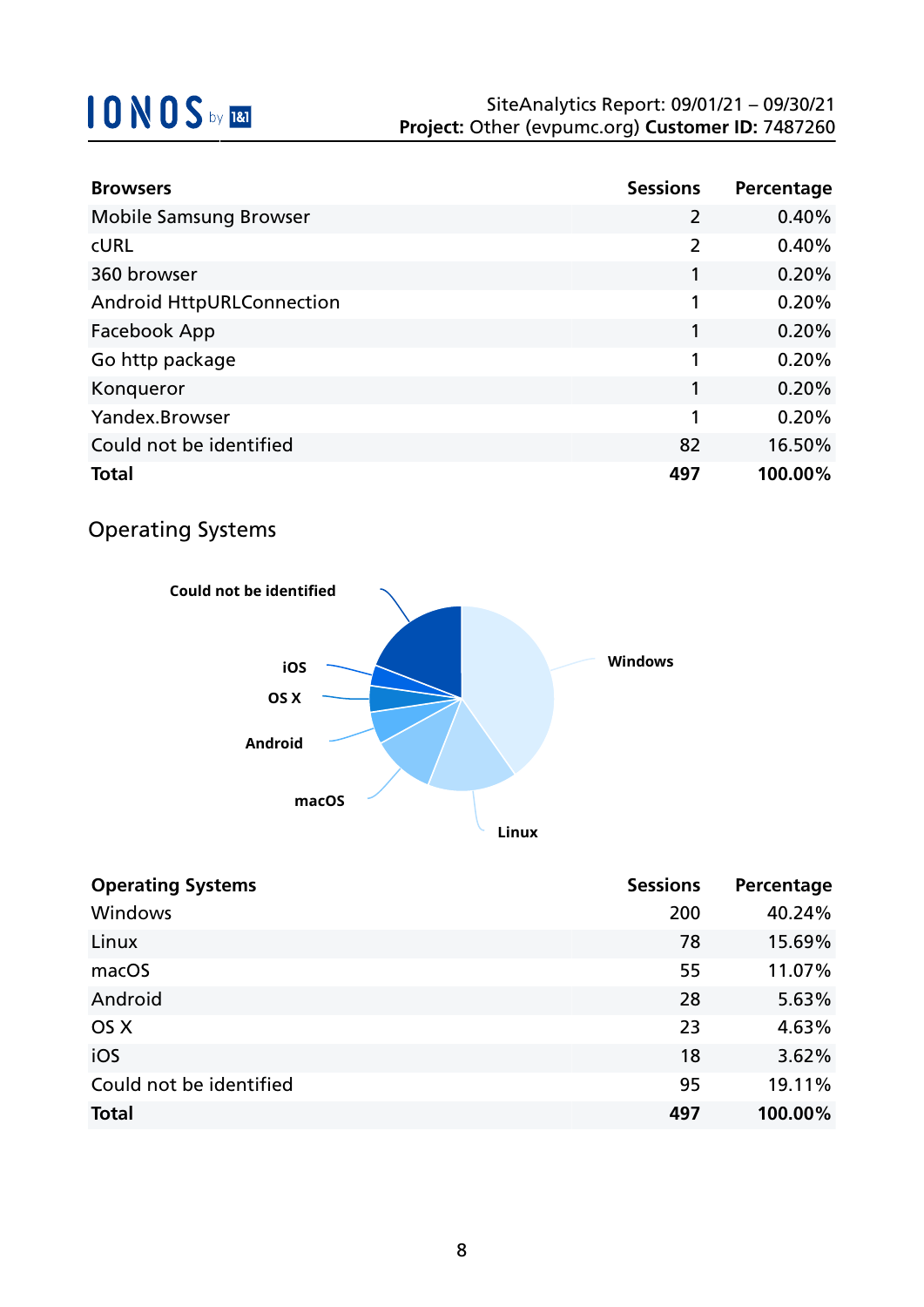

## **Visitor Locations**

| Countries               |                 |            |
|-------------------------|-----------------|------------|
| <b>Countries</b>        | <b>Sessions</b> | Percentage |
| <b>United States</b>    | 275             | 55.33%     |
| China                   | 82              | 16.50%     |
| Ireland                 | 28              | 5.63%      |
| Singapore               | 18              | 3.62%      |
| Russia                  | 14              | 2.82%      |
| <b>Belgium</b>          | 13              | 2.62%      |
| Germany                 | 10              | 2.01%      |
| <b>United Kingdom</b>   | 8               | 1.61%      |
| Canada                  | 7               | 1.41%      |
| France                  | 5               | 1.01%      |
| Netherlands             | $\overline{4}$  | 0.80%      |
| Sweden                  | 4               | 0.80%      |
| Vietnam                 | 4               | 0.80%      |
| Hong Kong SAR China     | 3               | 0.60%      |
| South Korea             | $\overline{2}$  | 0.40%      |
| Norway                  | $\overline{2}$  | 0.40%      |
| Portugal                | $\overline{2}$  | 0.40%      |
| Thailand                | $\overline{2}$  | 0.40%      |
| Australia               | 1               | 0.20%      |
| Bangladesh              | 1               | 0.20%      |
| <b>Brazil</b>           | 1               | 0.20%      |
| Cyprus                  | 1               | 0.20%      |
| Honduras                | 1               | 0.20%      |
| India                   | 1               | 0.20%      |
| Italy                   | 1               | 0.20%      |
| Japan                   | 1               | 0.20%      |
| Nigeria                 | 1               | 0.20%      |
| Pakistan                | 1               | 0.20%      |
| Poland                  | 1               | 0.20%      |
| Ukraine                 | 1               | 0.20%      |
| Could not be identified | 2               | 0.40%      |
| <b>Total</b>            | 497             | 100.00%    |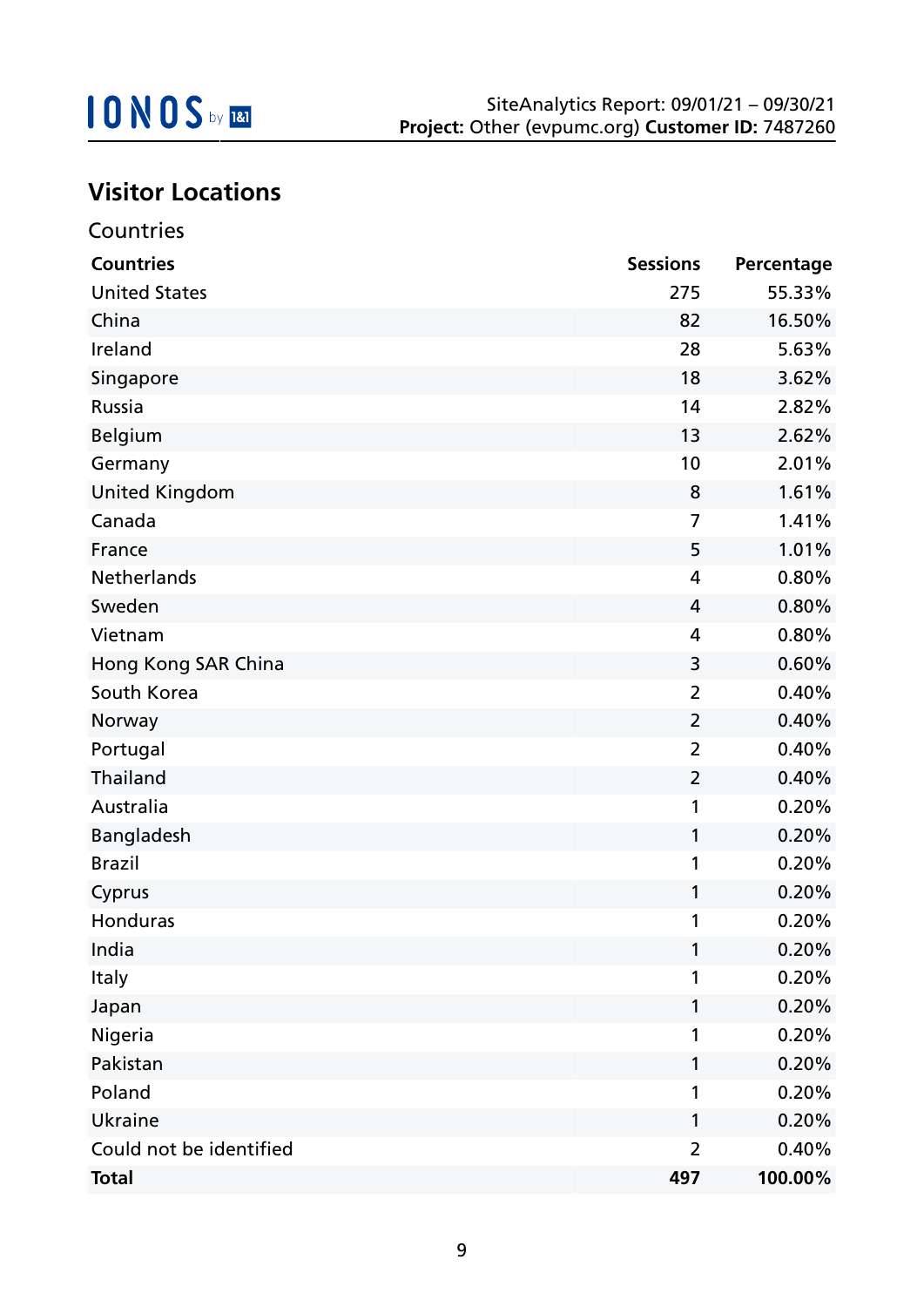#### **Continents**

| <b>Continents</b>       | <b>Sessions</b> | Percentage |
|-------------------------|-----------------|------------|
| <b>North America</b>    | 283             | 56.94%     |
| Asia                    | 115             | 23.14%     |
| Europe                  | 94              | 18.91%     |
| Africa                  | 1               | 0.20%      |
| Oceania                 | 1               | 0.20%      |
| South America           | 1               | 0.20%      |
| Could not be identified | $\overline{2}$  | 0.40%      |
| <b>Total</b>            | 497             | 100.00%    |

## **Information about the evaluations**

#### Visitors

This evaluation shows how many visitors accessed your website. Visitors are uniquely identified on the basis of the IP address and the browser ID. If a visitor goes to your website more than once a day, only one visitor is counted.

### Sessions

This evaluation shows the number of sessions. A session starts when a visitor accesses your website and ends when he or she leaves it. A session ends automatically after 30 minutes without activity. If a visitor goes to your website more than once a day, multiple sessions are counted.

### Search Engine Robots

This evaluation shows which search engine robots have accessed the pages of your website. Search engine robots automatically search the content of websites in order to keep search engine entries up to date.

### Most Frequently Visited Pages

This evaluation shows which pages of your website were visited most often.

#### Keywords

This evaluations shows the keywords with which your website was most commonly found in search engines.

### Referring Pages

This evaluation shows the websites from which visitors were transferred to your website.